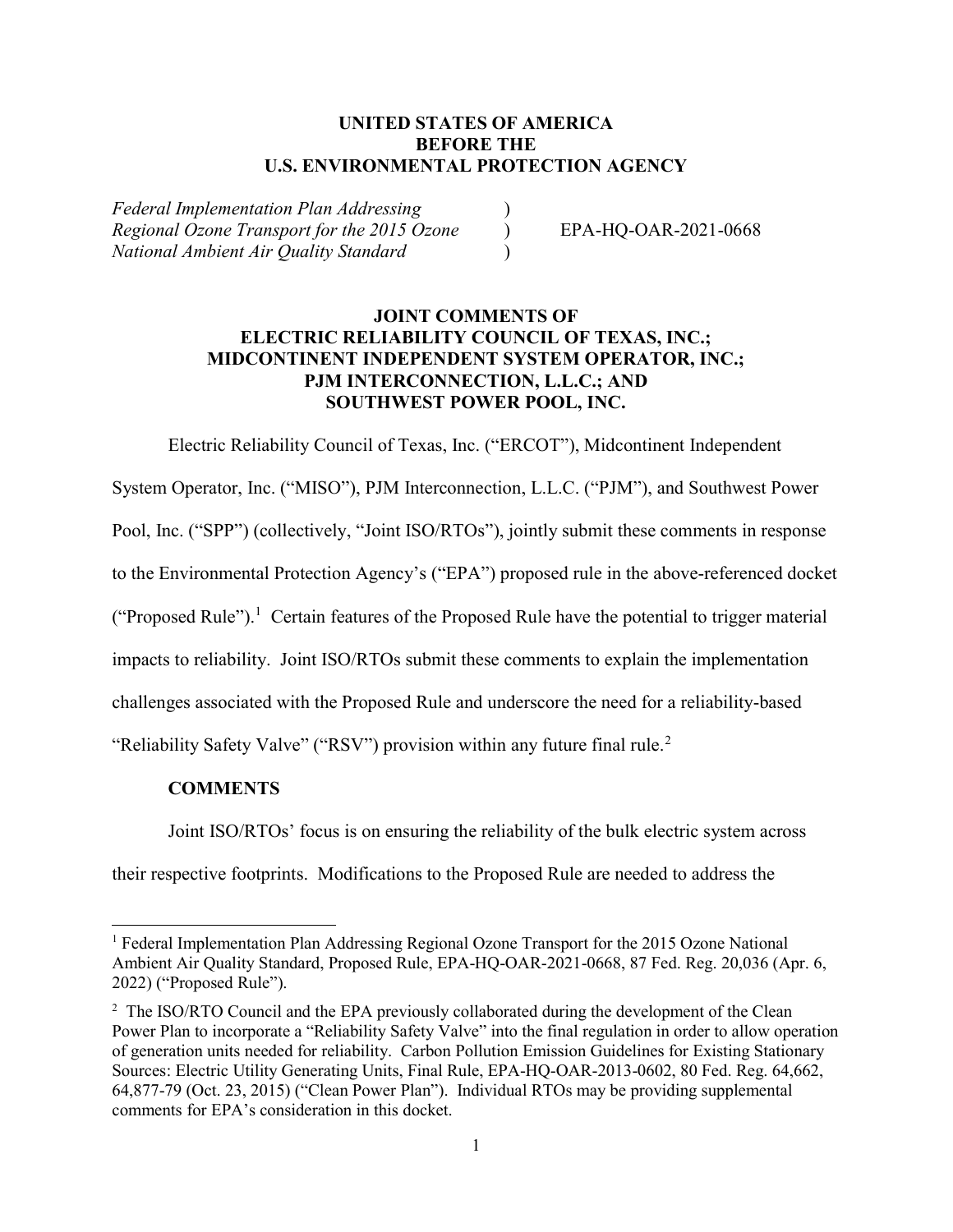potential for distinct reliability challenges resulting from the rule's implementation. The particular impacts are outlined in each of the RTO/ISO comments filed in this docket.

By way of background, with the exception of  $ERCOT$ ,<sup>3</sup> the Joint ISO/RTOs are federally regulated entities serving more than 151 million customers—25 million in ERCOT, 42 million in MISO, 65 million in PJM, and 19 million in SPP. Their collective footprint ranges from Montana in the west and New Jersey in the east, and Minnesota in the north and Texas in the south.



The Joint ISO/RTOs manage the delivery of power from the high-voltage transmission grid to local distribution utilities, which then are responsible for delivery to end-use customers. Joint ISO/RTOs are independent entities, separate from the companies that own electric

 $\overline{a}$ 

<sup>&</sup>lt;sup>3</sup> The jurisdiction of the Federal Energy Regulatory Commission over ERCOT is limited but does include authority to enforce mandatory reliability standards under section 215 of the Federal Power Act. See LS Power Development, LLC, 155 FERC ¶ 61,176 at P 3 n.4 (2016).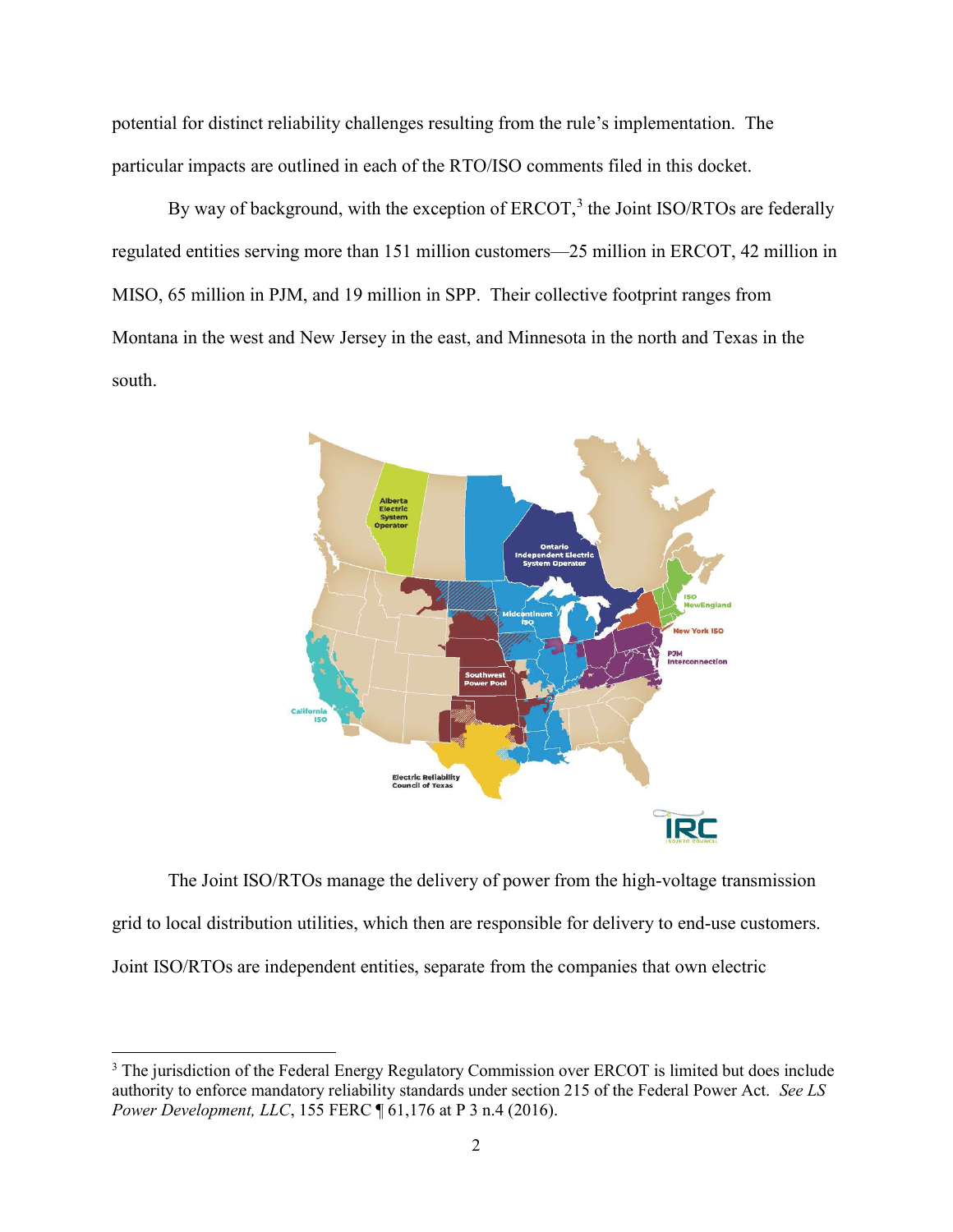generation and transmission facilities. They have been authorized by the Federal Energy Regulatory Commission ("FERC"), or in the case of ERCOT, the Public Utility Commission of Texas, to provide transmission service and otherwise administer the bulk electric system in their respective regions. As relevant here, one of the key functions of the Joint ISO/RTOs is to facilitate and maintain the reliable delivery of electricity to those they serve.

Pursuant to legislative and regulatory directives, the Joint ISO/RTOs are charged with ensuring the reliability of the bulk electric system in their respective footprints. In performing these functions, the Joint ISO/RTOs must comply with federally-approved reliability standards promulgated by the North American Electric Reliability Corporation ("NERC") and the applicable Regional Entity.

Implementation of the Proposed Rule has the potential to pose distinct reliability challenges that must be addressed. One challenge is maintaining resource adequacy. Resource adequacy, in general terms, is achieved when the megawatt capacity of the generators in a particular region exceeds the forecasted load for that region by a reserve margin. The Joint ISO/RTOs are experiencing a trending decline in reserve margin, and believe that the Proposed Rule could substantially accelerate that trend at a time when we are facing the need for increased reserves resulting from extreme weather, high load conditions and generator retirements. Replacement of retiring generation with new facilities presents its own risks. It will take time to obtain the required regulatory approvals to construct new generation and especially any needed transmission facilities to connect that generation to the grid. Of course, resource adequacy must be maintained and NERC reliability standards met in this interim. Any final rule, both as to its design and its implementation timing, needs to take these factors into account.

3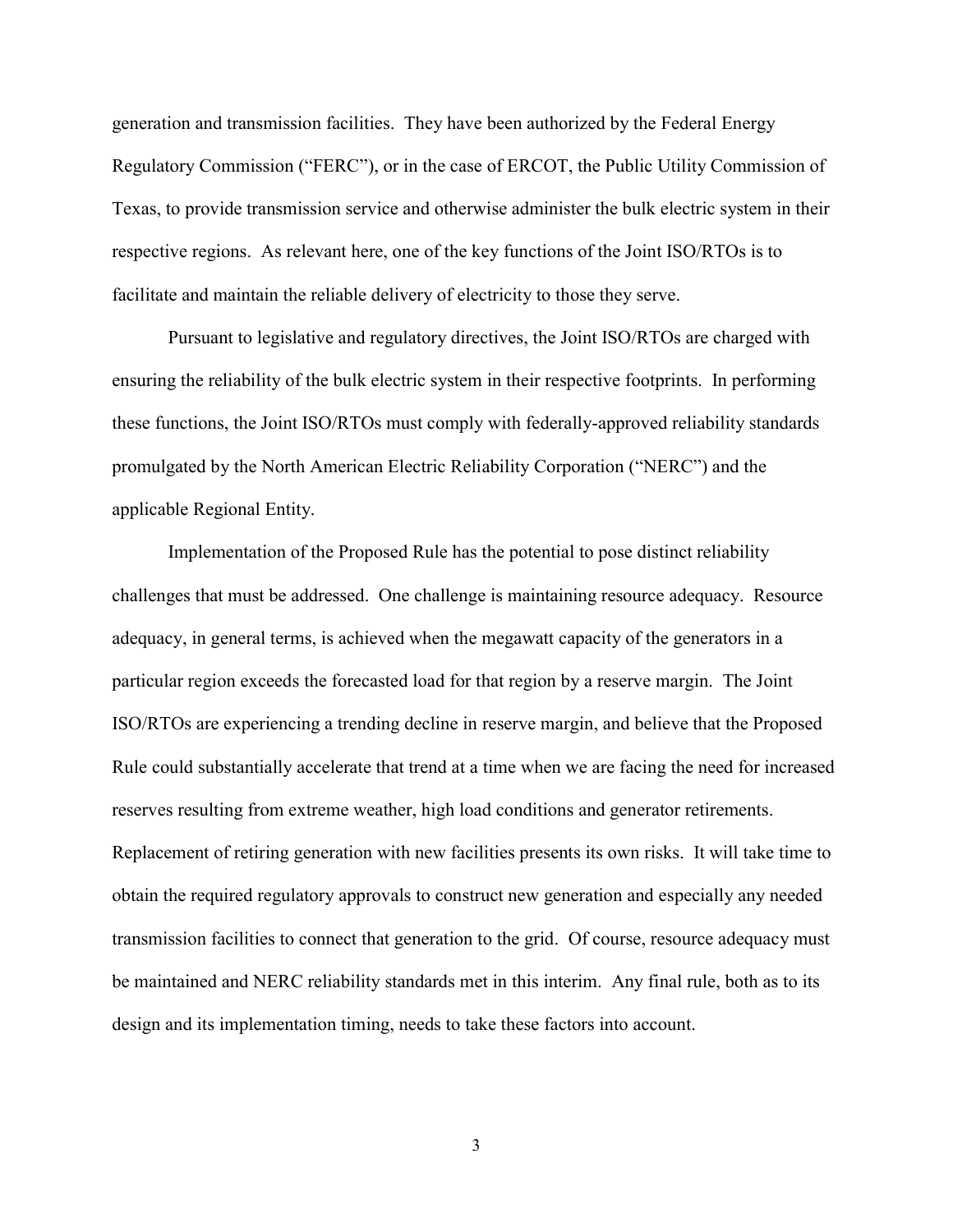Additionally, while the Joint ISO/RTOs are seeing certain shifts in their respective generation portfolios, thermal generators continue to provide essential reliability services. The Joint ISO/RTOs are concerned that the Proposed Rule could cause generator retirements due to the limitations on operations and/or the cost of installing Selective Catalytic Reduction ("SCR") by 2026. However, to the extent units do not retire, their ability to operate could be limited by the Proposed Rule, which depending on the region and level of flexibility within the rule, could present a distinct reliability challenge.

Joint ISO/RTOs strongly support including some form of a "Reliability Safety Valve" in a future final rule to support the reliable operation of the bulk electric system. To be clear, the RSV would not be a blanket exemption from compliance. Rather, it represents certain tools and processes that would be available to address reliability issues that might arise during the implementation of a final rule. Proposed frameworks and details associated with a RSV may be contained in separately-filed comments by the individual entities making up the Joint ISO/RTOs.

## **CONCLUSION**

Joint ISO/RTOs encourage the EPA to consider the potential reliability challenges that may arise during the implementation of a future final rule. In light of those challenges, the Joint ISO/RTOs respectfully request that the EPA consider including a Reliability Safety Valve in a future rule. Joint ISO/RTOs appreciate the opportunity to comment in this proceeding and both individually and as a group, are ready to work with the EPA and affected stakeholders to address these important issues.